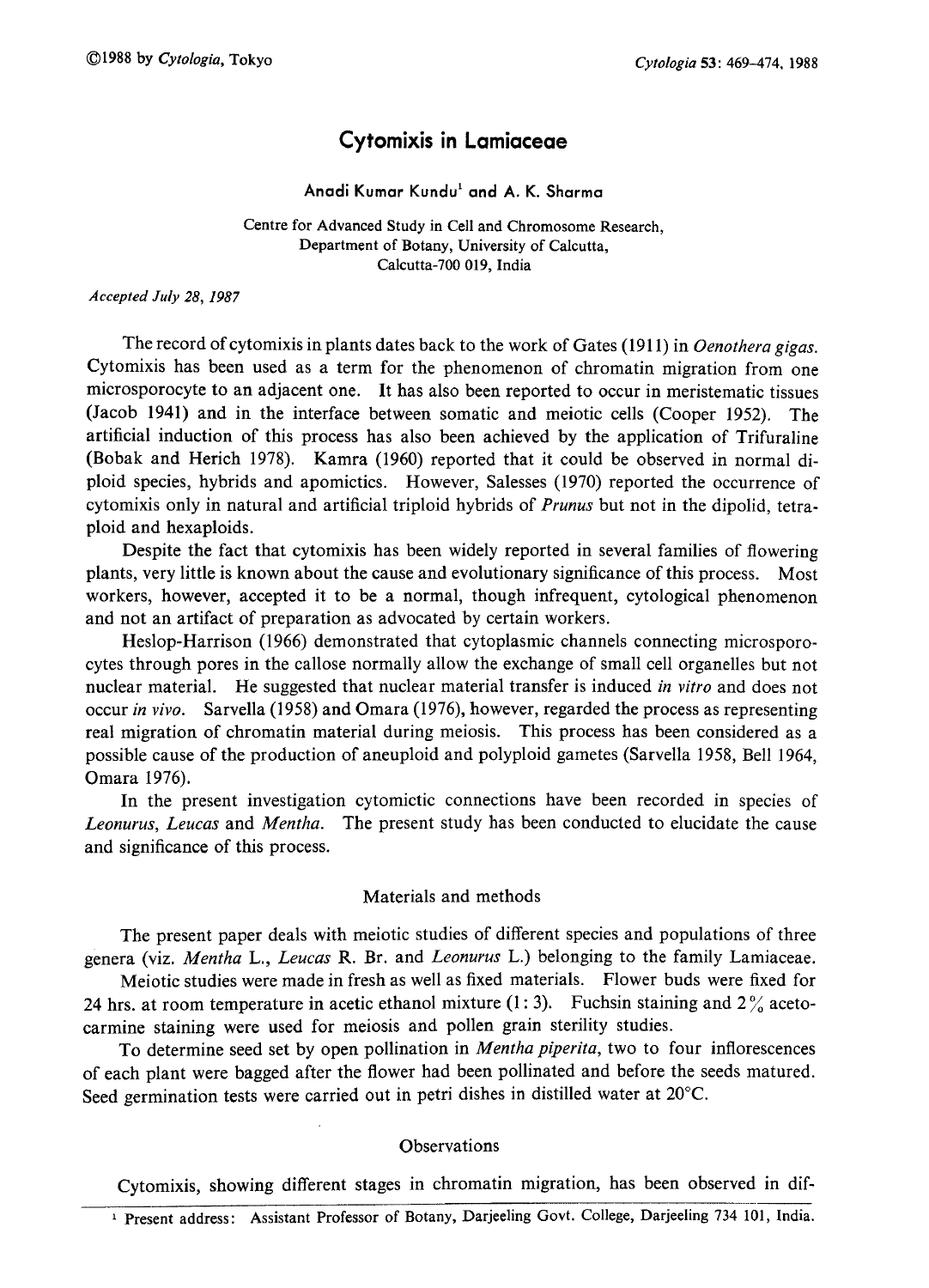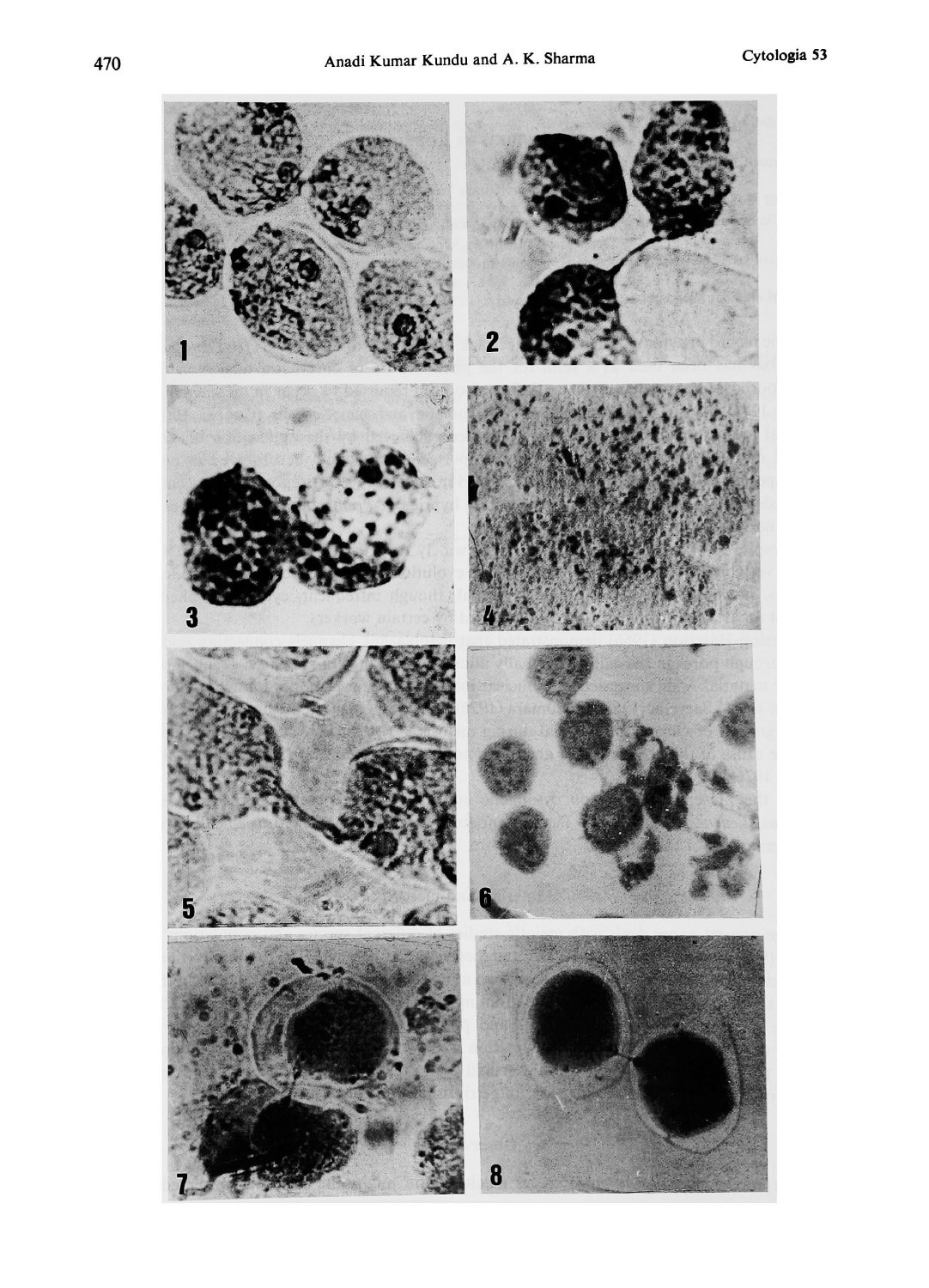| Name of taxa                                                        | Occurrence                                                                                                                                                                                                                                                                                                                           | Nature                                                                                                          | Meiotic abnormalities                                                                                                                                                                                                                                                       |
|---------------------------------------------------------------------|--------------------------------------------------------------------------------------------------------------------------------------------------------------------------------------------------------------------------------------------------------------------------------------------------------------------------------------|-----------------------------------------------------------------------------------------------------------------|-----------------------------------------------------------------------------------------------------------------------------------------------------------------------------------------------------------------------------------------------------------------------------|
| Mentha piperita<br>Linn. Cytotype I                                 | Cytomixis has been observed in<br>almost every stage, starting<br>from prophase $I$ (Fig. 1) to<br>metaphase II (Fig. 4). It occurs<br>more commonly in first meiotic<br>prophase and metaphase. Some-<br>times adjacent cytomictic micro-<br>sporocytes have been observed<br>to represent different meiotic<br>stages $(Fig. 4)$ . | It occurs both as<br>cytoplasmic brid-<br>$ges$ (Fig. 2) and<br>as direct cyto-<br>plasmic contact<br>(Fig. 3). | Anaphase I abnormalities in-<br>cludes early separation and<br>late separation of bivalents.<br>Micronuclei, ranging between<br>1 to 14, are also present in<br>almost all of the dyads. Un-<br>equal distribution of chromo-<br>somes at telophase II is also<br>observed. |
| Mentha<br><i>arvensis</i> L. var.<br>javanica (Bl.)<br><b>HK.f.</b> | Cytomixis has been observed<br>only in first meiotic prophase.                                                                                                                                                                                                                                                                       | Occurs only as<br>cytoplasmic bridges<br>(Fig. 5).                                                              | Microsporocytes have been<br>shown not to undergo any<br>division beyond prophase I,<br>which is followed by disintegra-<br>tion.                                                                                                                                           |
| <b>Leonurus</b><br>sibiricus L.<br>Populn. V.                       | Cytomixis has been observed<br>only in second meiotic meta-<br>phase (Fig. 6).                                                                                                                                                                                                                                                       | Occurs only as<br>cytoplasmic<br>$bridges$ (Figs. $6, 7$ ).                                                     | No meiotic abnormalities have<br>been recorded.                                                                                                                                                                                                                             |
| Leonurus<br>sibiricus L.<br>Populn. VII                             | Cytomixis has been observed<br>only in second meiotic telo-<br>(Fig. 7).                                                                                                                                                                                                                                                             | Occurs only as<br>direct cytoplasmic<br>contact.                                                                | No meiotic irregularities have<br>been recorded.                                                                                                                                                                                                                            |
| Leucas aspera<br>Spreng.                                            | Cytomictic connections have<br>been noted only in second<br>meiotic telophase (Fig. 8)                                                                                                                                                                                                                                               | Occurs only as<br>cytoplasmic<br>bridges.                                                                       | No meiotic abnormalities have<br>been noted.                                                                                                                                                                                                                                |

Table 1. Cytomixis in the three genera of Lamiaceae

|  |  |  |  |  |  |  |  | Table 2. Pollen sterility in the three genera of Lamiaceae |
|--|--|--|--|--|--|--|--|------------------------------------------------------------|
|--|--|--|--|--|--|--|--|------------------------------------------------------------|

|                   | Name of taxa                                  | Population  | Pollen sterility $(\%)$         |  |
|-------------------|-----------------------------------------------|-------------|---------------------------------|--|
|                   | Leonurus sibiricus L.                         |             | 17.64                           |  |
| $^{\prime\prime}$ | $^{\prime\prime}$                             | $_{\rm II}$ | 14.94                           |  |
| $^{\prime\prime}$ | $^{\prime\prime}$                             | ш           | 26.20                           |  |
| $^{\prime\prime}$ | $^{\prime\prime}$                             | IV          | 10.86                           |  |
| $^{\prime\prime}$ | $^{\prime\prime}$                             | v           | 30.52                           |  |
| $\prime\prime$    | $^{\prime\prime}$                             | VI          | 16.27                           |  |
| $^{\prime\prime}$ | $^{\prime\prime}$                             | <b>VII</b>  | 26.58                           |  |
| $^{\prime\prime}$ | $^{\prime\prime}$                             | <b>VIII</b> | 14.94                           |  |
| $^{\prime\prime}$ | $^{\prime\prime}$                             | IX          | 12.35                           |  |
|                   | Leucas aspera Spreng.                         |             | 10.57                           |  |
|                   | Mentha piperita L. Cytotype I                 |             | 51.77                           |  |
|                   | Mentha arvensis L. var. javanica (Bl.) HK. f. |             | No pollen grains are<br>formed. |  |

Figs. 1-8. 1-4: Mentha piperita. Cytotype I--PMCs showing cytomixis at different stages of meiosis. 1, cytomixis involving microsporocytes at prophase I stage.  $\times$ 1500 approx. 2, cytomictic connections in the form of a bridge involving microsporocytes at metaphase I stage.  $\times$  1500 approx. 3, PMCs showing direct fusion during first meiotic metaphase.  $\times$  1500 approx. 4, PMCs showing direct fusion during second meiotic division. One microsporocyte is at prophase II and another at metaphase II.  $\times$ 1500 approx. 5, Mentha arvensis L. var. javanica. Cytomictic connection in the form of a bridge involving microsporocytes at first meiotic prophase.  $\times$ 1500 approx. 6, Leonurus sibiricus Population V. Cytomictic connection in a series of PMCs.  $\times 800$  approx. 7, Leonurus sibiricus Population VII. Cytomictic connection involving microsporocytes at telophase II.  $\times$ 1500 approx. 8, Leucas aspera. Cytomictic connection involving microsporocytes at telophase II.  $\times$ 1500 approx.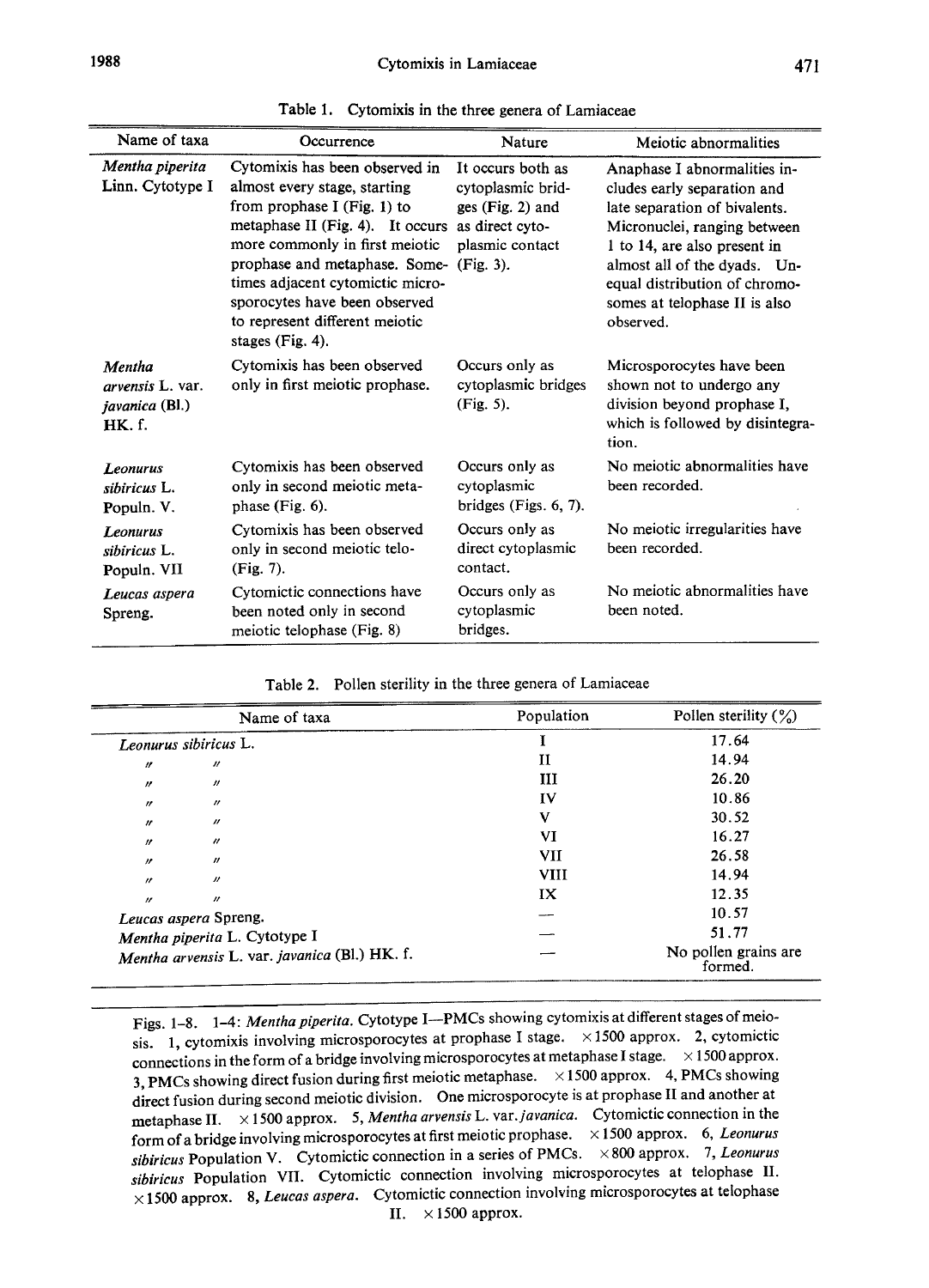ferent meiotic stages. It has been observed in both fixed and fresh flower buds. In some taxa rows of cells have been shown to be connected by cytomictic connections (Fig. 6). Cyto mixis is particularly common in first meiotic division although it has been observed as late as second meiotic telophase (Figs. 7, 8). Cytomictic connections between microsporocytes have been noticed both as cytoplasmic bridges (Figs. 2, 5) and as direct cytoplasmic contact between adjacent cells with their common walls dissolved (Figs. 3, 4).

The details concerning the cytomictic connections in the different taxa have been presented in Table 1. Pollen sterility on the basis of stainability reaction with aceto-carmine was record ed for all the investigated taxa (Table 2).

Seed set by open pollination on the five plants (in *Mentha piperita*) was about 15 per cent. Barring a few, all of them failed to respond to the germination test.

# Discussion

The origin and evolutionary implications of cytomixis are not precisely understood. Several suggestions have been put forward to explain the probable origin of cytomixis. These include the effect of fixation (Linnert 1955, Takats 1959, Heslop-Harrison 1966), abnormal pathologi cal conditions (Bobak and Herich 1978, Morisset 1978), physiologically controlled behaviour (Sarvella 1958, Bell 1964), nutritional deficiency (Milajajev 1967) as well as genetic reasons (Brown and Bertke 1974, Omara 1976).

In Mentha piperita Linn. cytotype I (2n=120), the process of cytomixis probably occurs as a natural phenomenon and not as an artifact as proposed in several other genera. Owing to the persistent occurrence of cytomictic connections in almost all the stages of meiotic di vision both in fixed as well as in fresh material, it must be considered as a regular cytological phenomenon in this cytotype. Gottschalk (1970) has proposed that this process is limited to genetically unbalanced plants such as haploids, triploids and other hybrids. The regular formation of sixty bivalents during first meiotic metaphase is encountered in this investigated cytotype of M. piperita. Exclusive bivalent formation confirms its allopolyploid origin (Kundu and Sharma 1985). The frequent occurrence of several meiotic irregularities is also indicative of its genetically disturbed nature. This cytotype of  $M$ . piperita therefore seems to substantiate Gottshchalk's aforementioned claim. But the presence of cytomixis in Leonurus and Leucas, as recorded in the present investigation, would seem to negate this claim, as they are cytologically quite stable diploid genera.

Aneuploid plants are a common feature of polyploid population. Along with the in traspecific polyploid series in  $M$ . piperita several aneuploid cytotypes of this species have also been noted (Morton 1956, Sharma and Bhattacharya 1959, Belyaeva et al. 1970). That cytomixis is specifically involved in the formation of aneuploid gametes has been adequately docu mented in the literature (Sarvella 1958, Bell 1964, Salesses 1970). Maréchal (1963) also noted that cytomixis contribute to the production of aneuploid gametes. He, however, did not at tribute any evolutionary significance for those aneuploid gametes because of their non-viable nature. Salesses (1970) speculated a direct correlation between the production of aneuploid as well as unreduced male gametes and the cytomictic connections in the genus Prunus.

The occurrence of cytomictic connection in this cytotype of Mentha is important in that, it is associated with high pollen sterility  $(51.77\%)$  and no viable seed formation. However, mere cytomixis cannot account entirely for such a high percentage of pollen sterility recorded here. Obviously, other factors including meiotic irregulartities such as laggards, early separ ation of bivalents, micronuclei formation are also involved. Nevertheless, it is difficult to state precisely the other causes of infertility. It is probable that cytomixis is responsible for the production of aneuploid gametes in this cytotype. From an evolutionary point of view,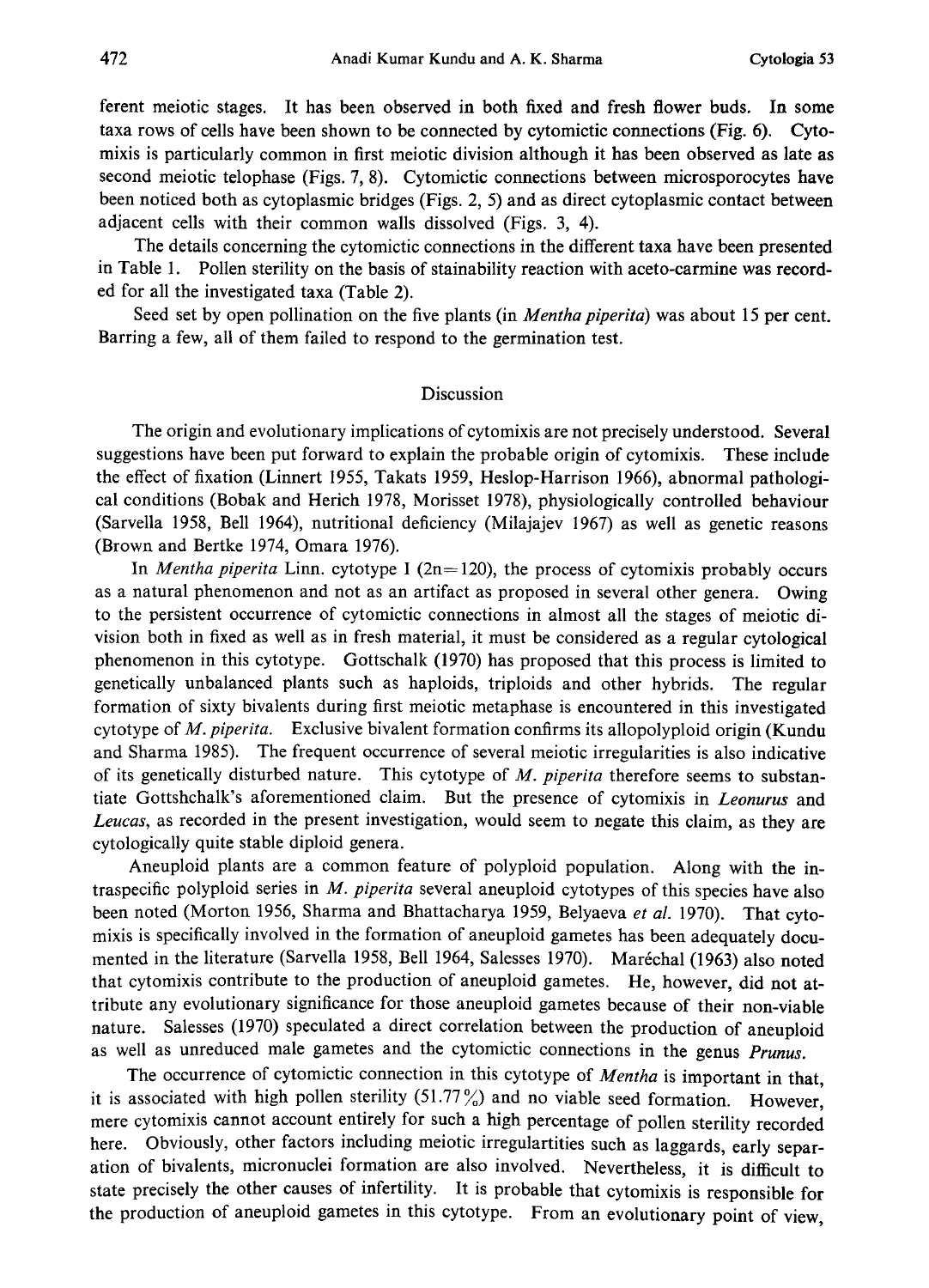1988 Cytomixis in Lamiaceae 473

however, this is of limited significance because of the absence of viable seed setting.

Cytomixis has been noted within two out of the nine populations of Leonurus sibiricus studied. These two populations also possess a high percentage of sterile pollen grains in com parison to others (Table 2). The relatively high percentage of pollen sterility noted in popula tions V and VII may presumably be attributed , at least partly, to such cytomictic connections.

In Mentha arvensis L. var. javanica (Bl.) HK. f., the cytomictic connections involving microsporocytes at first meiotic prophase may be one of the factors leading to the subsequent disintegration of the microsporocytes.

### Abstract

Cytomixis has been observed in the pollen mother cells of Leucas aspera, two species of Mentha and two populations of Leonurus sibiricus. In Mentha piperita L.  $(2n= 120)$ , it has been noted to be of common occurrence as it occurs in almost all the stages of meiotic division. The probable correlation between the aneuploid gamete production, pollen sterility and the cytomictic connections in all the investigated taxa has been indicated.

#### References

- Bell, C. R. 1964. Cytomixis in *Tauschia nudicaulis* Schlecht (Apiaceae). Cytologia 29: 396–3
- Belyaeva, R. G., Shugaeva, E. M. and Dutkov, A. M. 1970. Aneupolidy in seed progeny of allopolyploid Mentha piperita L. Genetika 6: 48-58.
- Bobak, M. and Herich, R. 1978. Cytomixis as a manifestation of pathological changes after the application of Trifuraline. Nucleus 21: 22-26.
- Brown, W. V. and Bertke, E. M. 1969. Text Book of Cytology, pp. 467–469. Saint Louis, The C. V. Mos Co.
- Cooper, D. D. 1952. The transfer of deoxyribose nucleic acid from the tapetum to the microsporocytes at the onset of meiosis. Amer. Nat. 86: 219-229.
- Gates, R. R. 1911. Pollen formation in *Oenothera gigas.* Ann. Bot. 25: 909–940.
- Gottschalk, W. 1970. Chromosome and nucleus migration during microsporogenesis of Pisum sativum. Nucleus 13(1): 1-9
- Heslop-Harrison, J. 1966. Cytoplasmic connections between angiosperm meiocytes. Ann. Bot. 30: 221-230.
- Jacob, K. T. 1941. Certain abnormalities in the root tips of cotton. Curr. Sci. 10: 174.
- Kamra, O. M. P. 1960. Chromatin extrusion and cytomixis in pollen mother cells of Hordeum. Hereditas 46: 592-600.
- Kihara, H. and Lilienfeld, F. 1934. Kerneinwanderung and Bildung syndiploider Pollenmutterzellen bei dem  $F_1$  Bastard Triticum aegilopiodes  $\times$  Aegelops squarrosa. Jap. J. Genetics 10: 1-28.
- Kundu, A. K. and Sharma, A. K. 1985. Chromosome characteristics and DNA content in Mentha Linn. Nucleus 28: 89-96.
- Linnert, G. 1955. Cytologische Grundlagen für Sterilitätserscheinungen in der Gattung Salvia. Der Züchter 25: 237-241.
- Maréchal, R. 1963. Quelques observations sur le phénomène de cytomixie chez Gossypium. Bull. Inst. Agron. Gembloux 31: 223-240.
- Milajajev, E. V. 1967. Cytochimiceskoje i elektronmikroskopi Ceskeje izucenije mikosporo geneza, Citrus sinensis. Autoreferat Kandidatskej Dizertacie.
- Morisset, P. 1978. Cytomixis in pollen mother cells of Onosis (Leguminosae). Can. J. Genet. Cytol. 20: 383-388.
- Morton, J. K. 1956. The chromosome numbers in the British Menthae. Watsonia 3: 244-251.

Omara, M. K. 1976. Cytomixis in Lolium perenne. Chromosoma 55: 261-271.

- Salesses, G. 1970. Sur la phénomène de cytomixie chez des hybrides triploides de Prainier consequences génétiques possibles. Ann. Amelior P1. 20: 383-388.
- Sarvella, P. 1958. Cytomixis and the loss of chromosomes in meiotic and somatic cells of Gossypium. Cytologia 23: 14-24.
- Sharma, A. K. and Bhattacharya, N. K. 1959. Cytological studies on different species of Mentha with special